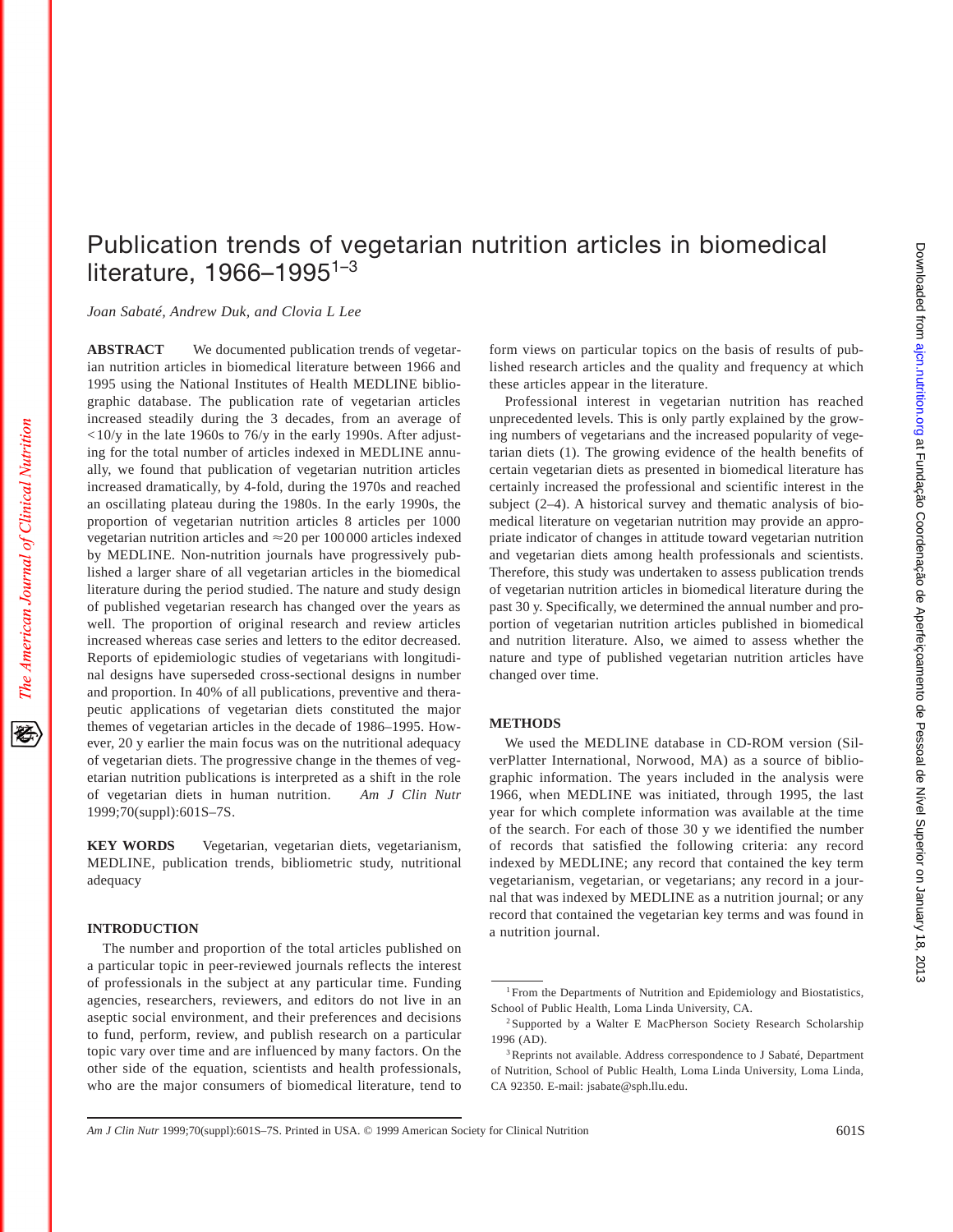

**FIGURE 1.** Annual average publication rate of vegetarian nutrition articles in nutrition journals, non-nutrition journals, and their combined total, 1966–1995.

Nutrition journals were identified as follows: *1*) nutrition journal titles were identified in the subject index of all MEDLINE journals in 1994 (5); *2*) the abbreviated title of each journal was entered as a search string; *3*) a search history was performed for each title in every year from 1966 to 1995; *4*) journal titles that yielded zero records in any year were referenced in Ulrich's index (6) to check for possible former titles; *5*) the journal list was appended to include the former titles found; and *6*) the search protocol was repeated. The absolute and relative (ie, to the total in its category) numbers of records were noted and plotted against time by using an EXCEL data management program (Microsoft, Redmond, WA).

This process yielded a total of 1309 records. To characterize vegetarian publications during this period, a systematic random sample of the 1309 MEDLINE citations and abstracts records in which the term vegetarianism, vegetarian, or vegetarians appeared anywhere in the record were reviewed. The search was done only in even-numbered years from 1966 to 1995, producing a total of 652 records. Citations of all indexed journal articles, including original research, case histories, case series, review articles, letters, editorials, and opinions, were included in the study sample. Retrieved records were displayed and then printed. The printed records were assessed for the following information: year of publication, type of journal, language of publication, country of address of the author for articles published after 1985 (when MEDLINE records began including the authors' addresses), type of article or publication, study design, country of origin of the study population, and main theme. Because abstracts were not included in MEDLINE records before 1975, extracting information required that the original article be referenced manually. Of the 652 records retrieved, 17 were not available in bound form at the Loma Linda University library. In addition, 48 articles were excluded for the following reasons: MEDLINE records did not contain sufficient information, the article dealt with entomology, zoology, or anthropology, the studies were in animals and had no direct application to human diets, or mention of the word *vegetarian* was coincidental. Thus, a total of 587 relevant records were used in the analysis. Data were entered and analyzed by using SPSS for Windows (version 7.0; SPSS Inc, Chicago, 1995). Chisquare for linear trends analysis was used to test for progressive temporal changes (7).

## **RESULTS**

In 1966–1995, the total number of vegetarian nutrition articles indexed in MEDLINE was 1309. Of those, 401 were published in nutrition journals and the remaining 908 were published in nonnutrition, mainly medical and basic sciences journals. Thus, the ratio of the total number of vegetarian articles in nonnutrition to nutrition journals during this period was 2.3:1.

The average number of vegetarian nutrition articles published per year in nutrition journals, nonnutrition journals, and all journals indexed by MEDLINE from 1966 to 1995, by 5-y time periods, are shown in **Figure 1**. The publication rate of vegetarian articles increased steadily during these 3 decades in both journal categories and in the combined total. Among nutrition journals, the publication rate increased from 2 to 22/y over the 30-y span of this study, representing an 11-fold increase. A similar proportional increase was observed among nonnutrition journals, from an average of 5 to 54/y during the period studied. Thus, the total number of published articles on this topic in the biomedical literature increased from an average of 8 to 76/y.

姿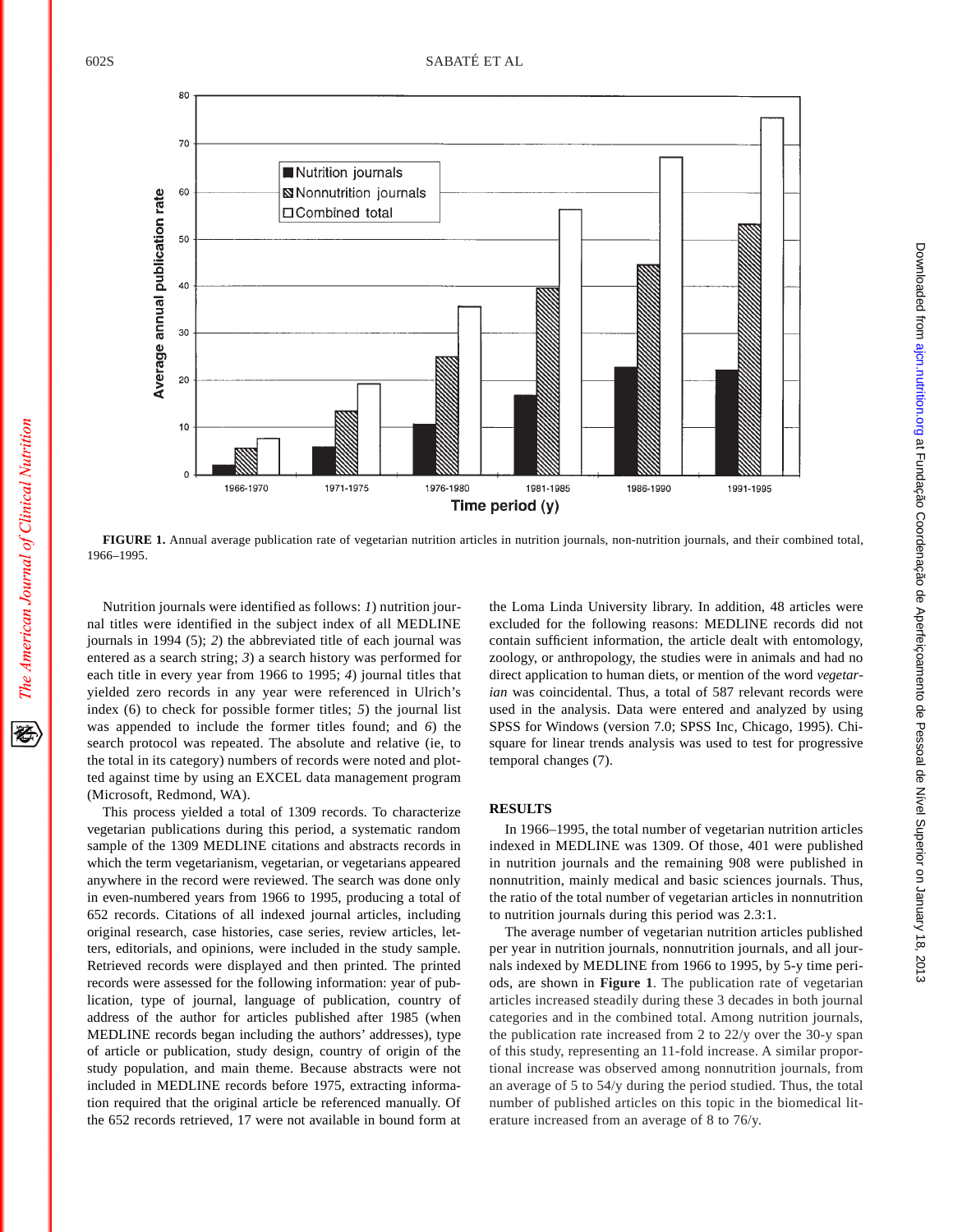

**FIGURE 2.** Ratio of vegetarian nutrition articles to the total number of articles indexed by MEDLINE annually between 1966 and 1995.

A point to consider is the relevance of these increases in light of secular increases in the number of articles indexed, both in nutrition and nonnutrition journals, by MEDLINE during this period. From 1966 to 1995, there was a steady, almost linear increase in the total number of articles indexed in MEDLINE annually. A total of 174 553 articles were indexed in 1966, and 382 700 were indexed in 1994; thus, the total number of MED-LINE entries doubled during that time. By contrast, the number of articles published in nutrition journals increased 3.5-fold during the same period, from 836 to 2868/y.

The proportion of vegetarian nutrition articles relative to all articles indexed by MEDLINE in each year from 1966 to 1994 (expressed per 100 000) is shown in **Figure 2**. After adjusting for the number of articles indexed in MEDLINE each year, we observed a dramatic increase in the vegetarian literature during the 1970s that reached an oscillating plateau during the 1980s with a possible new surge in the early 1990s. The growth rate during the 1970s was  $\approx$  400%, from <5 to 20 vegetarian nutrition articles per 100000 articles in the biomedical literature.

The number of vegetarian nutrition articles in nutrition journals by 5-y time periods is shown in **Figure 3**. The proportion of vegetarian nutrition articles published in nutrition journals increased during every 5-y period except for the period of 1991– 1995. If the articles published as proceedings of the first (8) and second (9) International Congress on Vegetarian Nutrition in *The American Journal of Clinical Nutrition* in 1988 and 1994 are excluded from the computations, the proportion of vegetarian nutrition articles in nutrition journals experienced negative growth in the later 1980s and the early 1990s, from the highest point in the early 1980s (data not shown).

It is informative to compare changes over time in the absolute number of vegetarian nutrition articles in nutrition and nonnutrition journals. Since the mid-1970s, the proportion of the total



**FIGURE 3.** Number of vegetarian nutrition articles per 1000 articles in nutrition journals indexed by MEDLINE between 1966 and 1995.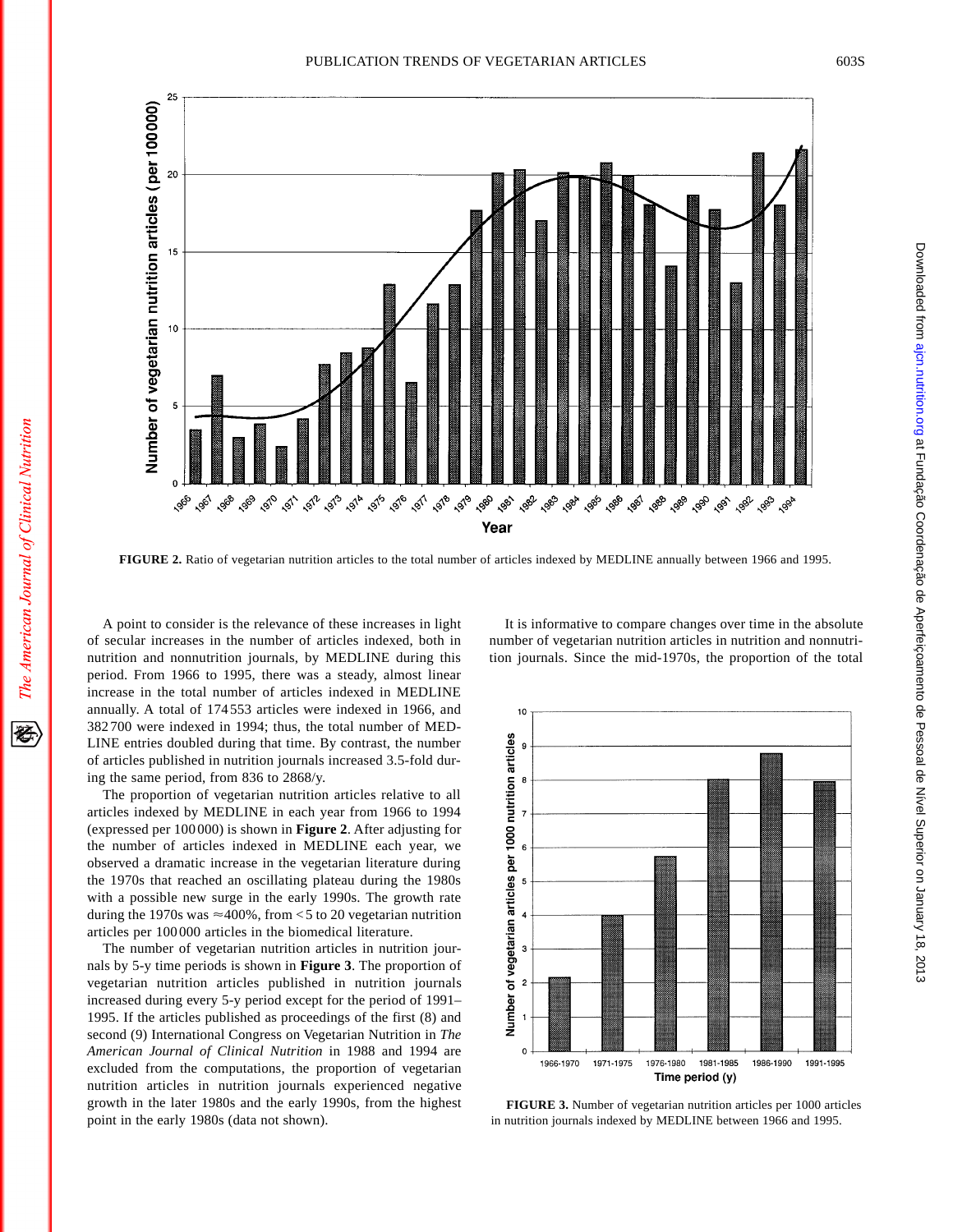

**FIGURE 4.** Ratio of the 5-y annual average of the total number of vegetarian nutrition articles published in nutrition journals to those published in nonnutrition journals.

number of vegetarian nutrition articles published in nutrition journals compared with nonnutrition journals has decreased steadily (**Figure 4**). Nonnutrition journals have been progressively publishing a larger share of all the vegetarian nutrition articles in the biomedical literature during that period.

The ratio of vegetarian nutrition articles published in nutrition journals to those published in nonnutrition journals is shown in **Figure 5**. The ratio showed a decreasing trend throughout the period studied, dropping from 72:1 during 1966–70 to 47:1 during 1991–95. Excluded from this analysis were the articles published as proceedings of the first (8) and second (9) International Congress on Vegetarian Nutrition. Similar results were observed when these articles were included (not shown).

Several characteristics of a random sample of the vegetarian nutrition articles published from 1966 to 1995 are summarized by decade in **Table 1**. Over 90% of the vegetarian nutrition literature indexed by MEDLINE was written in English, with no changes in this proportion over time. The origins of the study populations have changed over the years. Studies in vegetarians in Asia have proportionally decreased whereas studies on European vegetarians have increased greatly. Immigrants from the Indian subcontinent to the United Kingdom were studied steadily for the last 3 decades. MEDLINE records did not include authors' addresses until 1986. Among the 250 publications for which the address of the author was listed, 111 (44.4%) were in Europe, 92 (36.8%) were in North America, mainly the United States, and 22 (8.8%) were in Asia (not shown).

Of all the publications, 52% were original research and 16% were review articles, with clear increasing trends for both types of articles. Letters represented about one-fourth of all types of vegetarian nutrition publications between 1966 and 1975 but their frequency swiftly decreased over the years to <4% in the past decade. The study design was determined for 342 of the articles. Of those, one-third compared groups of vegetarians with nonvegetarians. One-fifth were clinical trials or therapeutic interventions; this design proportionally increased over the years. Case histories or series (reports of one or a few patients) were common during the first decade (30%); however, they decreased significantly over the years to 9%. Epidemiologic designs (cross-sectional and longitudinal) contributed an overall total of 23%. Whereas cross-sectional studies proportionally decreased over the years, cohort and case-control (longitudinal) studies increased.

The main themes of the vegetarian nutrition articles published are shown in **Table 2**. Articles dealing with nutritional adequacy issues, such as nutritional status, deficiency diseases, adequacy of vegetarian diets, and growth or anthropometric indexes, comprised 30% of all articles published. These themes prevailed (48%) in the first decade studied, but their overall frequency swiftly decreased over the years with a significant linear trend. Articles on preventive or therapeutic applications of vegetarian diets, such as the ones dealing with risk factors, chronic diseases, and other medical conditions, have increased over the years. Articles with multiple themes (any combination of the above) also increased over time, representing 9% of the total in the last decade. Thus, the proportion of vegetarian nutrition articles devoted to certain themes changed throughout the period studied.

#### **DISCUSSION**

To our knowledge, the present study represents the first published work using bibliometric techniques to quantify and assess scientific activity in the field of vegetarian nutrition. In this evaluation, we covered only the years for which the electronic MEDLINE database was available. Obtaining data from before 1966 would require performing manual searches of earlier years. However, those years were for the most part covered by Hardinge and Crooks' (10) evaluation of the scientific vegetarian literature. For that review article, the authors identified < 100 reports on the subject published in the English language from earlier literature up to 1962.



**FIGURE 5.** Proportion of vegetarian nutrition articles in nutrition journals to those in nonnutrition journals, excluding proceedings of the first (8) and second (9) International Congress on Vegetarian Nutrition.

The American Journal of Clinical Nutrition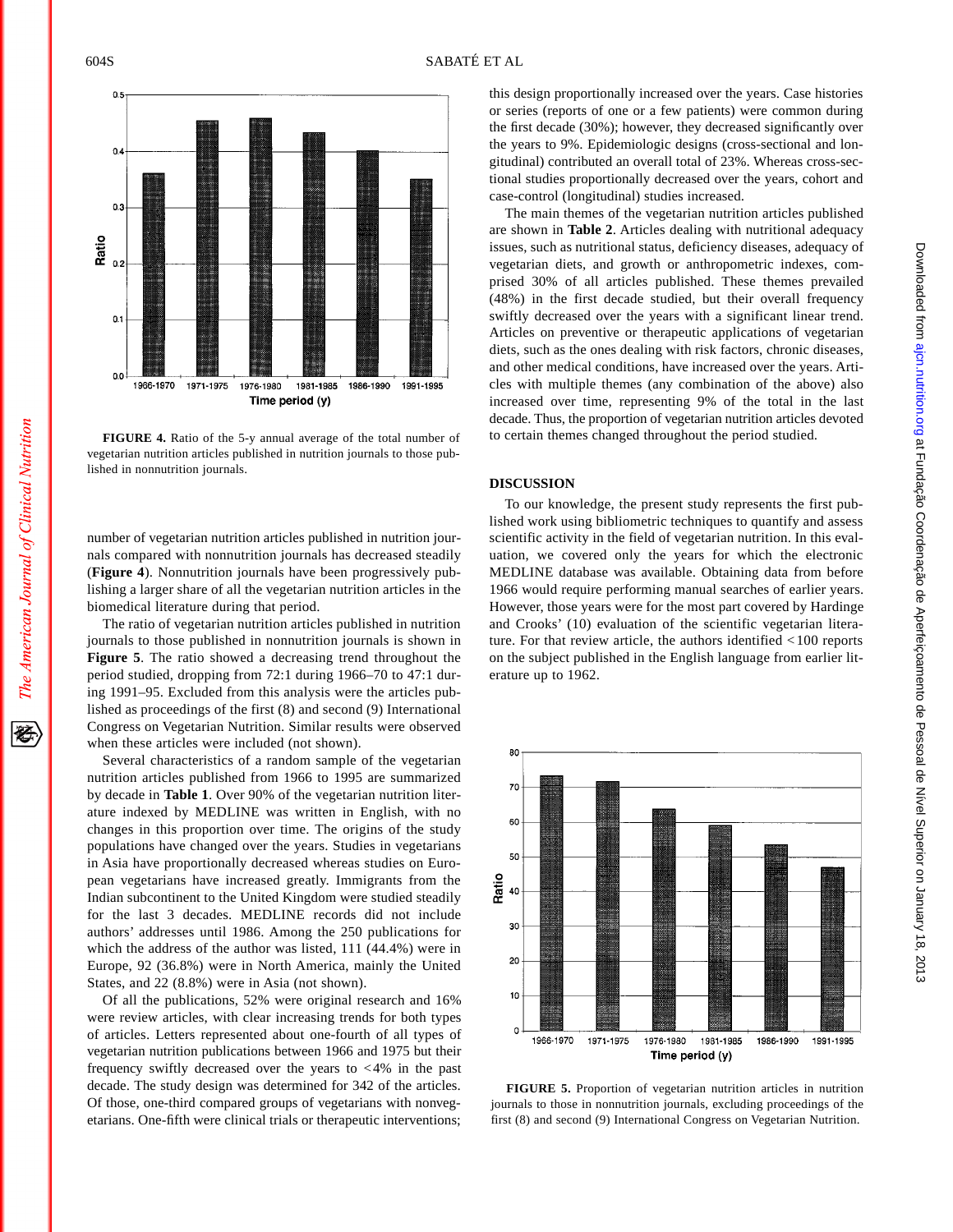## **TABLE 1**

Characteristics of published vegetarian nutrition articles in biomedical literature, 1966–1995

| Characteristic                               | Total      | 1966-1975 | 1976-1985  | 1986-1995  | P <sup>I</sup> |  |  |  |
|----------------------------------------------|------------|-----------|------------|------------|----------------|--|--|--|
|                                              | n(%)       |           |            |            |                |  |  |  |
| Total                                        | 587 (100)  | 41(7)     | 187 (31.9) | 359(61.2)  |                |  |  |  |
| Language                                     |            |           |            |            |                |  |  |  |
| English                                      | 541 (92.2) | 37 (90.2) | 172 (92)   | 332 (92.5) |                |  |  |  |
| Non-English                                  | 46(7.8)    | 4(9.8)    | 15(8)      | 27(7.5)    | 0.636          |  |  |  |
| Total                                        | 587 (100)  | 41 (100)  | 187 (100)  | 359 (100)  |                |  |  |  |
| Origin of study population                   |            |           |            |            |                |  |  |  |
| Europe                                       | 75 (34.7)  | 0(0)      | 3(7.9)     | 72 (42.3)  | < 0.001        |  |  |  |
| North America                                | 57(26.4)   | 2(25)     | 16(42.1)   | 39(23)     | 0.083          |  |  |  |
| Asia                                         | 36(16.6)   | 4(50)     | 9(23.7)    | 23(13.5)   | 0.004          |  |  |  |
| Immigrant (Indians to United Kingdom)        | 28(13)     | 1(12.5)   | 6(15.8)    | 21(12.4)   | 0.693          |  |  |  |
| Other (Australia and New Zealand)            | 20(9.3)    | 1(12.5)   | 4(10.5)    | 15(8.8)    | 0.647          |  |  |  |
| Total                                        | 216 (100)  | 8 (100)   | 38 (100)   | 170 (100)  |                |  |  |  |
| Type of article                              |            |           |            |            |                |  |  |  |
| Original research                            | 299 (51.8) | 13(32.5)  | 98 (53.8)  | 188 (53)   | 0.115          |  |  |  |
| Review or position paper                     | 94 (16.3)  | 4(10)     | 20(11)     | 70 (19.7)  | 0.008          |  |  |  |
| Editorial or commentary                      | 63(10.9)   | 5(12.5)   | 22(12.1)   | 36(10.1)   | 0.467          |  |  |  |
| Letter                                       | 42(7.3)    | 9(22.5)   | 19(10.4)   | 14(3.9)    | < 0.001        |  |  |  |
| Application or instructional                 | 22(3.8)    | 2(5)      | 6(3.3)     | 14(3.9)    | 0.997          |  |  |  |
| Other                                        | 57 (9.9)   | 7(17.5)   | 17(9.3)    | 33(9.3)    | 0.251          |  |  |  |
| Total                                        | 577 (100)  | 40 (100)  | 182 (100)  | 355 (100)  |                |  |  |  |
| Study design                                 |            |           |            |            |                |  |  |  |
| Comparison of groups                         | 115(33.6)  | 6(30)     | 44 (38.6)  | 65(31.3)   | 0.425          |  |  |  |
| Clinical trials and therapeutic intervention | 70(20.5)   | 1(5)      | 17(14.9)   | 52(25)     | 0.006          |  |  |  |
| Case series                                  | 39(11.4)   | 6(30)     | 15(13.2)   | 18(8.7)    | 0.008          |  |  |  |
| Cross-sectional or survey                    | 47(13.7)   | 6(30)     | 19(16.7)   | 22(10.6)   | 0.011          |  |  |  |
| Cohort or case-control                       | 32(9.4)    | 0(0)      | 4(3.5)     | 28(13.5)   | 0.001          |  |  |  |
| Other                                        | 39(11.4)   | 1(5)      | 15(13.2)   | 23(11.1)   | 0.874          |  |  |  |
| Total                                        | 342 (100)  | 20 (100)  | 114 (100)  | 208 (100)  |                |  |  |  |

*<sup>1</sup>*Chi-square for linear trends (7).

The present study documented a sharp increase of vegetarian nutrition publications in biomedical literature during the past 30 y. This increase occurred in both absolute and relative numbers and has been experienced in nutrition as well as nonnutrition journals. In absolute numbers, nonnutrition journals as a whole have always published more vegetarian nutrition articles

than have nutrition journals. In relative numbers, however, the proportion of articles devoted to vegetarian nutrition has always been much greater in nutrition journals than in nonnutrition journals. It is worth noting that *The American Journal of Clinical Nutrition* has been the major contributor of vegetarian nutrition articles to biomedical literature (11), and that is above and

#### **TABLE 2**

Main themes of published vegetarian nutrition articles in biomedical literature, 1966–1995

|                                         | Total     | 1966-1975 | 1976-1985 | 1986-1995 | P <sup>1</sup> |  |  |
|-----------------------------------------|-----------|-----------|-----------|-----------|----------------|--|--|
|                                         | n(%)      |           |           |           |                |  |  |
| Nutritional adequacy issues             | 162(29.7) | 14(48.2)  | 66 (37.2) | 82 (24.2) | 0.001          |  |  |
| Nutritional status                      | 78 (14.3) | 9(31)     | 29(16.4)  | 40(11.8)  | 0.006          |  |  |
| Deficiency diseases                     | 32(5.9)   | 2(6.9)    | 16(9)     | 14(4.1)   | 0.058          |  |  |
| Adequacy of vegetarian diets            | 41(7.5)   | 3(10.3)   | 16(9)     | 22(6.5)   | 0.241          |  |  |
| Growth and anthropometry                | 11(2)     | 0(0)      | 5(2.8)    | 6(1.8)    | 0.899          |  |  |
| Preventive and therapeutic applications | 210(38.6) | 7(24.1)   | 68 (38.5) | 135(40.0) | 0.196          |  |  |
| Risk factors                            | 123(22.6) | 3(10.3)   | 47(26.6)  | 73(21.6)  | 0.982          |  |  |
| Chronic diseases                        | 38(7)     | 2(6.9)    | 9(5.1)    | 27(8)     | 0.333          |  |  |
| Medical conditions                      | 49(9)     | 2(6.9)    | 12(6.8)   | 35(10.4)  | 0.575          |  |  |
| Multiple themes <sup>2</sup>            | 40(7.4)   | 0(0)      | 10(5.6)   | 30(8.9)   | 0.044          |  |  |
| Guidelines and recommendations          | 45(8.3)   | 2(6.9)    | 12(6.8)   | 31(9.2)   | 0.193          |  |  |
| Other                                   | 87 (16)   | 6(20.7)   | 21(11.9)  | 60(17.8)  | 0.367          |  |  |
| Total                                   | 544 (100) | 29 (100)  | 177 (100) | 338 (100) |                |  |  |

*<sup>1</sup>*Chi-square test for linear trends (7).

<sup>2</sup>Any combination of  $\geq$  2 of the above listed themes.

石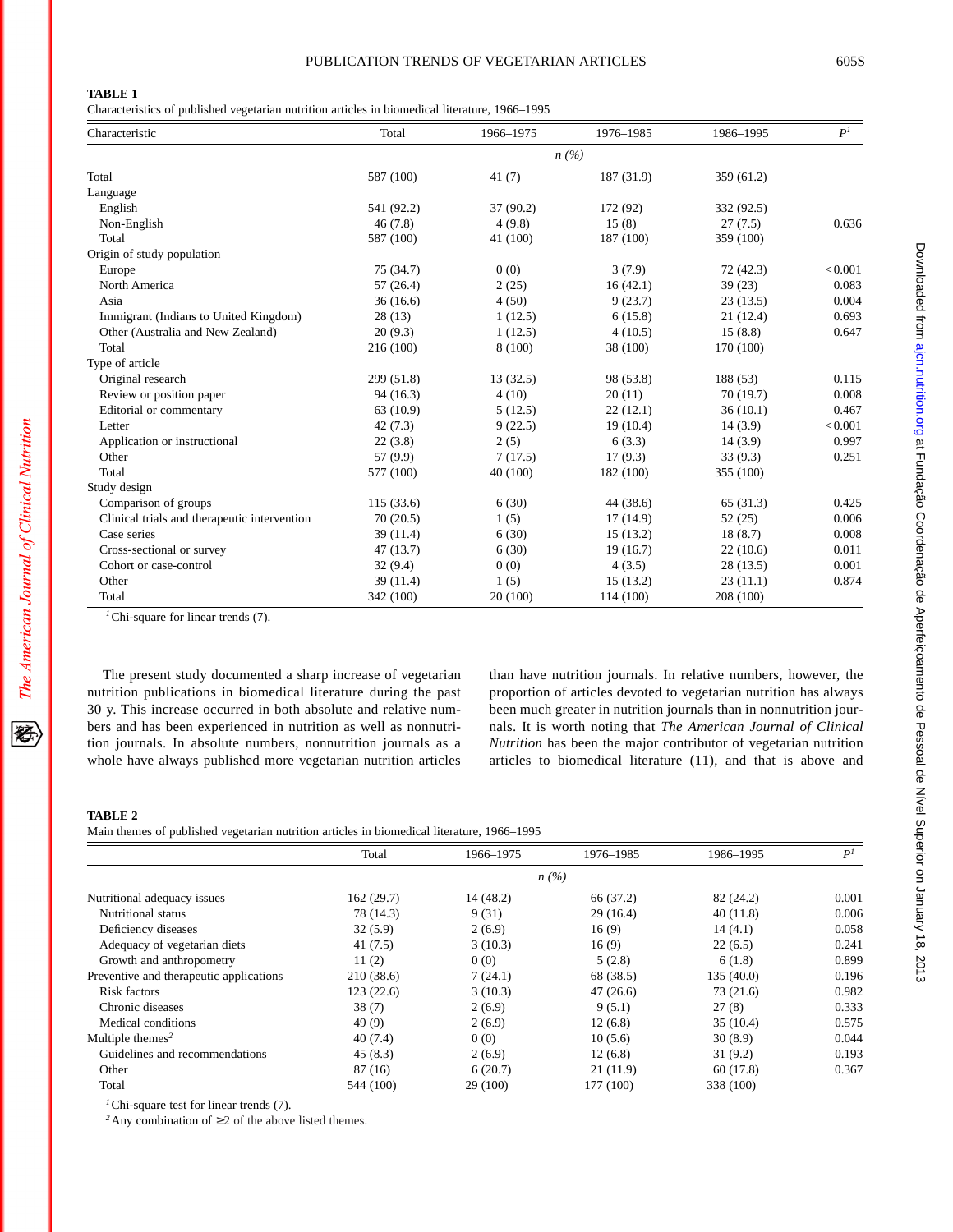The American Journal of Clinical Nutrition

beyond those published in the previous proceedings of vegetarian congresses (8, 9).

Results of the present study show that whereas the number of vegetarian nutrition articles increased steadily in both the nutrition and nonnutrition literature for the past 30 y (Figure 1), the proportion of those articles followed a more irregular pattern of growth. In biomedical literature as a whole, we observed dramatic growth during the 1970s, a plateau during the 1980s, and a possible new surge in the early 1990s. In the nutrition literature, the proportion of vegetarian nutrition articles grew until the mid-1980s and has declined since then. Note that for the last 25 y the number and proportion of vegetarian nutrition articles in nutritional journals relative to nonnutrition journals also followed a downward trend (Figures 4 and 5). Nonnutrition journals are progressively publishing a larger share of all vegetarian nutrition articles in the biomedical literature. The publication rate increase of vegetarian nutrition articles in scientific literature undoubtedly reflects the increased professional interest in this subject for the past 30 y. Most recently, however, the noted shift in publication trends can be interpreted as a growing interest in vegetarian nutrition issues among scientists and professionals of disciplines other than nutrition, a tendency for nutrition scientists to also publish in nonnutrition journals, or both.

It is important to take into consideration the advantages and limitations of MEDLINE (12, 13). Its chief advantages are that *1*) it has most of the leading journals in the biomedical and health science fields indexed, *2*) it is easily accessible in CD-ROM and online formats, and *3*) key words can be used to search and retrieve information (5). However, key words may have changed over time in definition and application. Finally, this bibliographic database has some limitations such as a bias in favor of medical science journals and those coming from the United States, Canada, and the United Kingdom relative to other health science journals and non-English journals (5, 13). Thus, the total number and proportion of vegetarian nutrition articles is probably underestimated; however, the bias of the bibliographic database does not invalidate the trends observed in the present analysis.

The task of quantifying and assessing scientific activity is complex. Bibliometric studies are especially useful when dealing with subjects that are studied often or general topics such as the one studied here (12, 14), presupposing that scientific literature has good indicators of scientific activity. Through bibliometric analyses it is possible to derive several indicators that assess trends over time. Comparing the scientific activity of particular disciplines by quantitative indexes, particularly by numbers of centers and geographic diversity of research endeavors (15), can be useful in getting a global picture of scientific activity occurring over large geographic areas during long periods (16, 17). However, it sheds little light on the economic and human resources devoted to a discipline or the quality of research. Yet it is important to assess both quantitative and qualitative indicators (15).

In the present study we attempted to evaluate the quality and tendencies of research on vegetarian nutrition on the basis of assessments of selected characteristics of the articles. Several trends emerged from these analyses. First, over the years hard research data have replaced soft data in that original research articles, the backbone of peer-reviewed professional journals, now constitute the largest type of vegetarian nutrition publication; letters to the editor, a less rigorous type of publication, only constitute a minority. Second, stronger study designs have superseded weaker ones. Clinical trials on vegetarian diets are proliferating whereas case series reports of vegetarians are declining. Similarly, reports of epidemiologic studies with longitudinal designs have superseded in number and proportion the weaker cross-sectional designs. Finally, the main focus of vegetarian nutrition research is changing. In 40% of all vegetarian nutrition articles published in 1986–1995, the major theme was preventive and therapeutic applications of vegetarian diets. Twenty years earlier, the nutritional adequacy of vegetarian diets was the major theme.

Thus, the types of vegetarian nutrition articles have evolved over the years from more observational to more analytic, paralleling similar trends in other areas of scientific endeavor. The observed progressive change in the main themes of vegetarian nutrition articles is interpreted as a shift in the role of vegetarian diets in human nutrition. In the past 30 y, scientific endeavors in the area of vegetarian nutrition seem to have progressively shifted from investigating concerns held by nutritionists and other health professionals to a fertile area of investigation in which creative solutions for various medical conditions and pre-客 ventive approaches to chronic diseases may be found.

#### **REFERENCES**

- 1. White R, Frank E. Health effects and prevalence of vegetarianism. West J Med 1994;160:465–71.
- 2. Messina VK, Burke KI. Position of the American Dietetic Association: vegetarian diets. J Am Diet Assoc 1997;97:1317–21.
- 3. National Research Council. Diet and health: implications for reducing chronic disease risk. Washington, DC: National Academy Press, 1989.
- 4. Messina M, Messina V. Health consequences of vegetarian diets. In: The dietitian's guide to vegetarian diets: issues and applications. Gaithersburg, MD: Aspen Publishers, 1996:17–78.
- 5. National Library of Medicine, National Institutes of Health. List of journals indexed in Index Medicus 1994. Bethesda, National Library of Medicine, 1994.
- 6. Bowker RR. Ulrich's international periodicals directory 1996. 34th ed. New Providence, NJ: Reed Elsevier, 1996.
- 7. Schlesselman JJ. Case-control studies design, conduct, analysis. New York: Oxford University Press, 1982:203–6.
- 8. Mutch P, Johnston P, eds. First International Congress on Vegetarian Nutrition. Proceedings. Washington, DC, March 16–18, 1987. Am J Clin Nutr 1988;48:707–927.
- 9. Johnston PK, ed. Second International Congress on Vegetarian Nutrition. Proceedings. Arlington, VA, June 28–July 1, 1992. Am J Clin Nutr 1994;59(suppl):1099S–262S.
- 10. Hardinge MG, Crooks H. Non-flesh dietaries II. Scientific literature. J Am Diet Assoc 1963;43:550–8.
- 11. Duk AT, Lee CL, Sabaté J. Published vegetarian literature: trends in The American Journal of Clinical Nutrition. Am J Clin Nutr 1999; 70(suppl):633S–4S (abstr).
- 12. Gómez I, Bordons M. Limitaciones en el uso de los indicadores bibliométricos para la evolución científica (Limitations in the use of biomedical indicators for scientific evolution.) Política Científica 1996; 46:21–6 (in Spanish).
- 13. Pestaña A. El Medline como fuente de información bibliométrica de la producción española en biomedicina y ciencias médicas. Comparación con el Science Citation Index*.* (Suitability of MEDLINE for the study of Spanish scientific productivity in biomedicine and medical sciences. A comparative appraisal with the Science Citation Index.) Med Clin (Barc) 1997;109:506–11 (in Spanish).